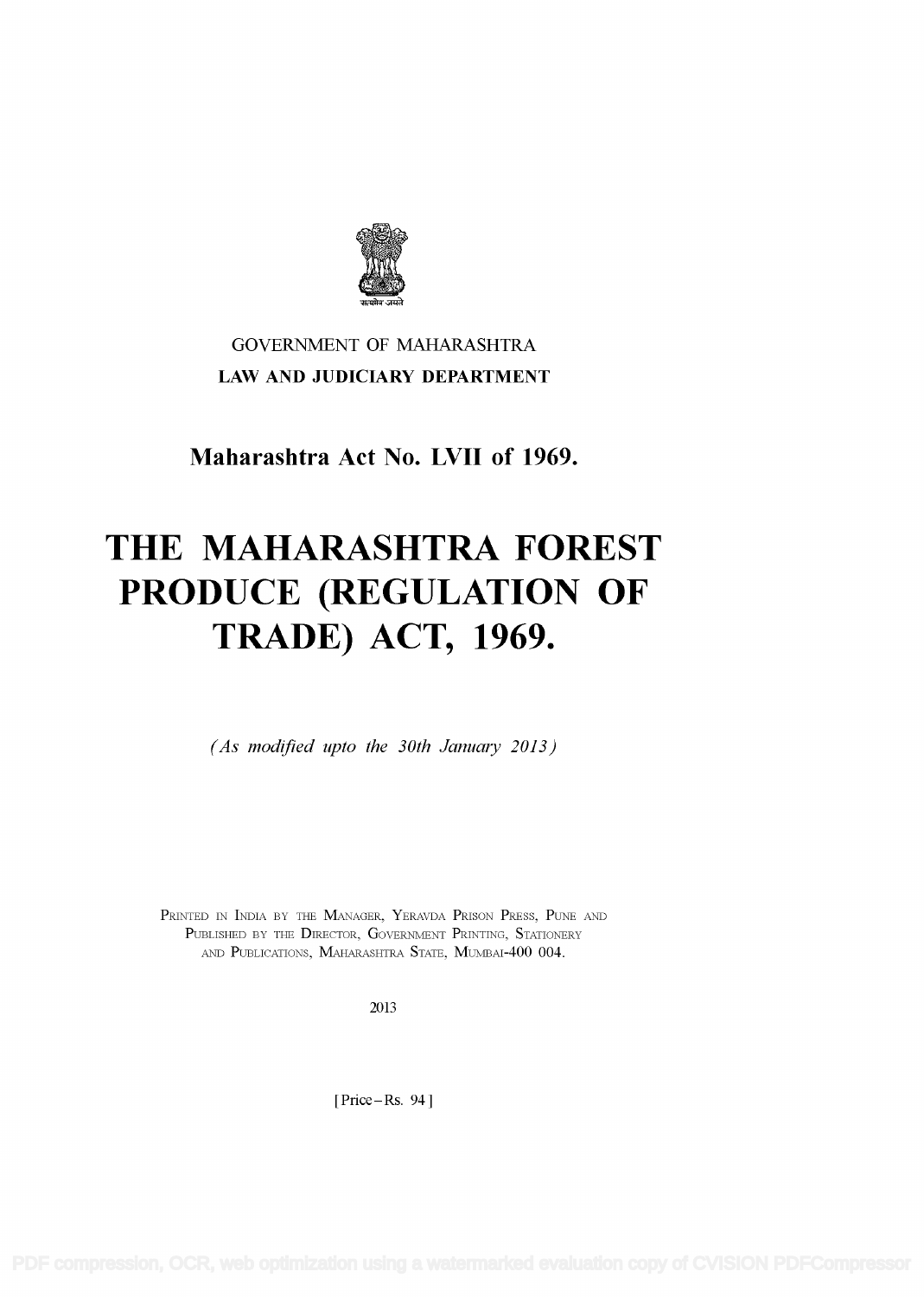#### THE MAHARASHTRA FOREST PRODUCT (REGULATION OF TRADE) ACT, 1969

#### **CONTENTS**

PREAMBLE. SECTIONS.

- 1. Short title, extent, commencement and application.
- 2. Definitions.
- <sup>3</sup>. Constitution of units.
- 4. Appointment of agents.
- <sup>5</sup>. Restriction on purchase or transport of forest produce.
- 6 . Constitution of Advisory Committee.
- 7 . State Government to fix price in consultation with Committee.
- <sup>8</sup>. Opening of depot and Publication of price list etc., at depot.
- 9. State Government or agent to purchase forest produce.
- 10. Registration.
- 11. Registration of manufacturers of finished goods using forest produce and exporters of forest produce.
- 12. Disposal of forest produce.
- 13. Delegation of powers.
- 14. Power of entry, search, seizure, etc.
- 15. Penalty.
- 16. Attempts and abetment.
- 17. Cognizance of offences.
- 18. Savings in respect of acts done in good faith.
- 19. Power to make rules.
- 20. Act XVI of 1927 not to apply to forest produce for purposes covered under this Act.
- 21. Removal of difficulties.
- 22. Repeal and saving.

**SCHEDULE** S (J) 224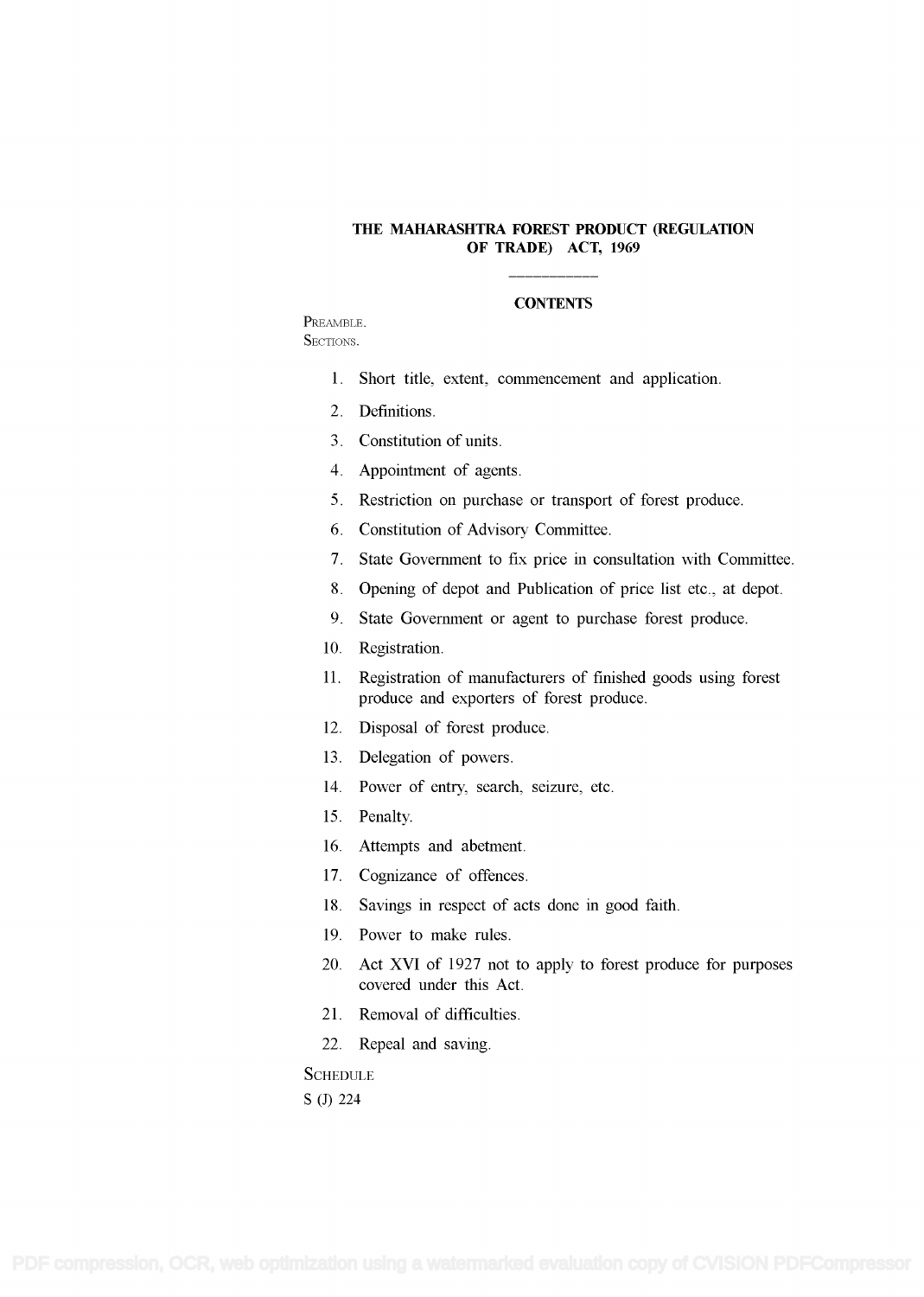#### MAHARASHTRA ACT No. LVII OF <sup>19691</sup>

[THE MAHARASHTRA FOREST PRODUCE (REGULATION OF TRADE) ACT, 1969.<sup>11</sup>

(Received the assent of the President on the 24th December 1969; assent first published in the Maharashtra Government Gazette, Part IV, on the

26th December 1969.)

Amended by Mah. 45 of 1997\* (10-12-1997)\*\*

### An Act to make provision for regulating in the public interest the trade of certain  $2*$  forest produce by creation of a State monopoly in such trade in the State of Maharashtra

WHEREAS, it is expedient to provide for regulating in the public interest the trade of certain 3\*forest produce by creation of a State monopoly in such trade in the State of Maharashtra; and for matters connected therewith; It is hereby enacted in the Twentieth Year of the Republic of India as follows  $:=$ 

1. (1) This Act may be called the Maharashtra  $^{4*}$ Forest Produce (Regulation of Trade) Short title, Act, 1969. Act, 1969. extent,

(2) It extends to the whole of the State of Maharashtra. commence-

(3) It shall come into force in such area or areas, and on such date<sup>5</sup> or dates as the ment and application. State Government may, by notification in the *Official Gazette*, specify.

(4) It shall apply in respect of the  $6*$  forest produce specified in the Schedule.

2. In this Act, unless the context otherwise requires :—

Mah.  $(a)$  "agent" means an agent appointed under Section 4;<br>
of  $(b)$  "Code" means the Maharashtra Land Beyenue Code

1966.

 $(b)$  "Code" means the Maharashtra Land Revenue Code, 1966:

(c) "Committee" means an Advisory Committee constitued under sub-section  $(1)$  of Section 6;

(d) "grower of  $6*$  forest produce" means :—

 $XLL$  (i) in respect of  $6*$  forest produce grown in areas as may, from time to time, be  $\frac{d}{dr}$  constituted, as reserved or protected forests under the Indian Forest Act, 1927, the 1927. State Government; and

(ii) in respect of  $6*$  forest produce grown in areas not covered by sub-clause (i)—

(a) the State Government, where the  $6*$  forest produce is grown on unoccupied land as defined in Clause  $(41)$  of Section 2 of the Code;

(b) the occupant or a tenant or a Government lessee of the holding or a superior holder, as the case may be, in a unit oh which the  $6*$  forest produce grows; and includes every person who, from time to time, claims title to such produce through him;

3 The words "minor" was deleted ibid., s. 9.

4 The words "minor" was deleted ibid., s. 10.

<sup>5</sup>27th day of December 1969, in the whole of the State of Maharashtra (vide G. N., R. and F D. No. MFP.2169/221968-U, dated 27th December 1969.)

6 The words "minor" was deleted by Mah. 45 of 1997. s. 11.

\*Maharashtra Ordinance No. XIX of 1997 was repealed by Mah. 45 of 1997, s. 14.

\*\*This indicates the date of commencement of the Act.

S (J) 224

<sup>1</sup> For Statement of Objects and Reasons, see Maharashtra Government Gazette, 1969, Part V, Extra Page-557.

<sup>2</sup> The words "minor" was deleted by Mah. 45 of 1997., s. 8.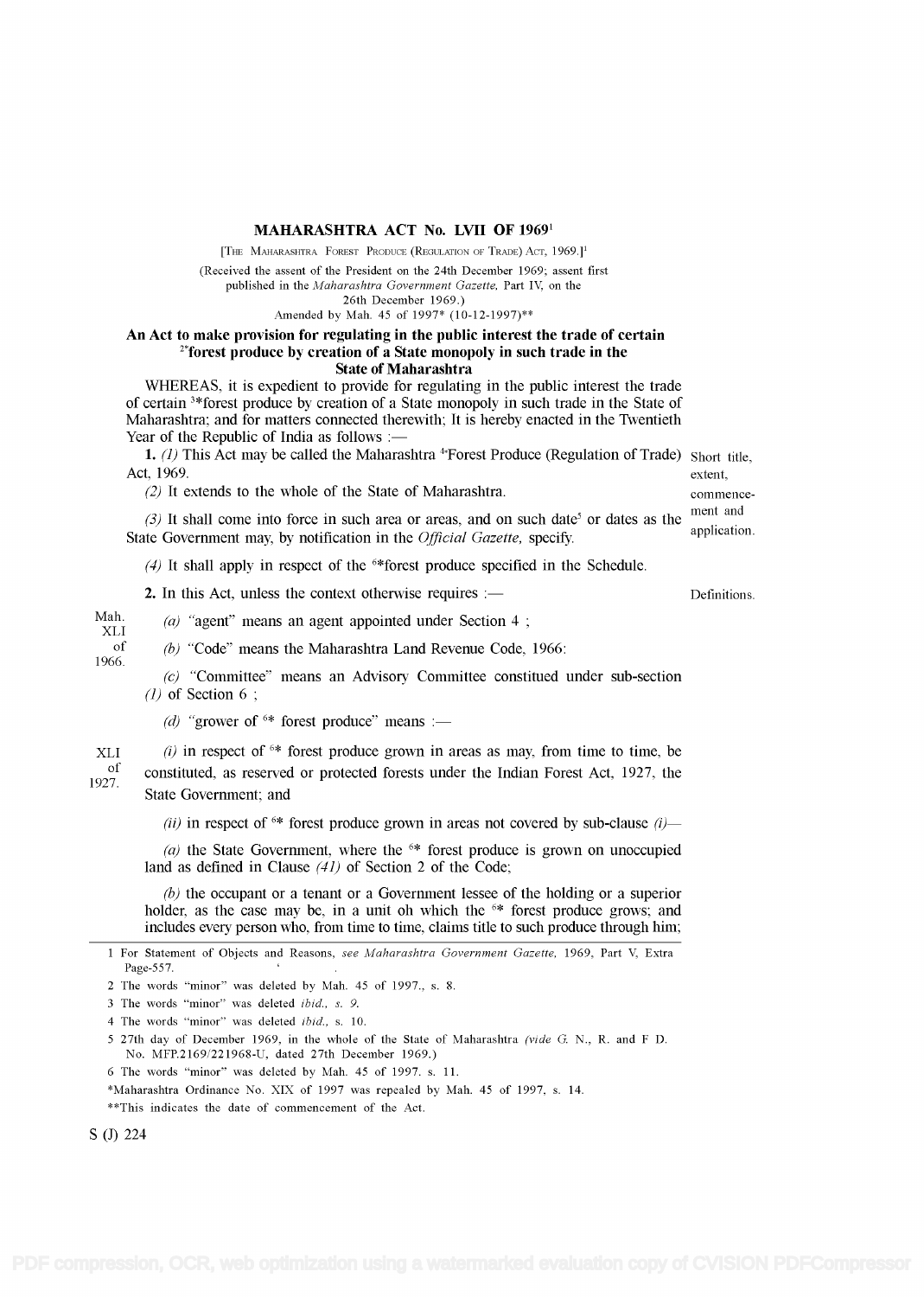# 2 Maharashtra Forest Produce (Regulation 1969: Mah. LVII]<br>of Trade) Act, 1969

 $\mathbb{I}(\mathscr{C})$  "Forest Produce" means such forest produce as defined under the Indian Forest Act, 1927 as are specified in the Schedule appended to this Act, and the State Government may, from time to time. by notification in the *Official Gazette*, add to or modify the Schedule in the public interest, and the provisions of sub-section  $(3)$  of section 19 is so far as they relate to laying before and modification, as they apply in relation to any-rule made under that Section shall apply in relation to such Notification;

 $(f)$  "Specified area" means the area specified in the notification under sub-section (3) of Section 1;

 $(g)$  "tenant" includes—

(i) a tenant as defined in sub-section  $(40)$  of Section 2 of the Code, and

 $(ii)$  a tenant as defined in-

(a) the Bombay Tenancy and Agricultural Lands Act, 1948, in relation to the Bom.<br>Regular area of the State of Mahamattra in Bombay area of the State of Maharashtra ;  $\frac{LX}{g}$ 1948. (b) the Hyderabad Tenancy and Agricultural Lands Act, 1950, in relation to the Hyd. Hyderabad area of the State of Maharashtra ; Act XI of 1950.

 $(c)$  the Bombay Tenancy and Agricultural Lands (Vidarbha Region) Act, 1958, Bom. in relation to the Vidarbha Region of the State of Maharashtra ;  $XCIX$ of

- $(h)$  "unit" means a sub-division of a specified area constituted into a unit under Section 3;
- (i) Words and expressions "Government lessee", "holding", "occupant" and "superior holder" shall have the meanings, respectively, assigned to them in the Code;
- $(i)$  Words and expressions used but not defined in this Act, and defined in the Indian XVI Forest Act, 1927, shall have the meanings, respectively, assigned to them in that  $\frac{0.1}{1.1}$   $\frac{1.027}{1.027}$ Act.

Constitution 3. The State Government may divide every specified area into such number of units of  $\frac{1}{100}$  as it may doom fit in respect of each  $2*$  forest produce  $\sigma$ <sup>of</sup> as it may deem fit in respect of each <sup>2\*</sup> forest produce.

Appoint-<br> **4.** (1) The State Government may, for the purpose of purchase of and trade in any<sup>2\*</sup><br> **Appoint** for the purpose of different units and any such ment of forest produce on its behalf, appoint agents in respect of different units, and any such agents. agent may be appointed in respect of more than one unit.

> (2) The terms, conditions and the procedure for appointment of agents shall be such as may be prescribed.

<sup>1958.</sup> 

<sup>1</sup>Clause (e) was substituted by Mah. 45 of 1997, s. 12.

<sup>2</sup> The words "minor" was deleted ibid., s. 11.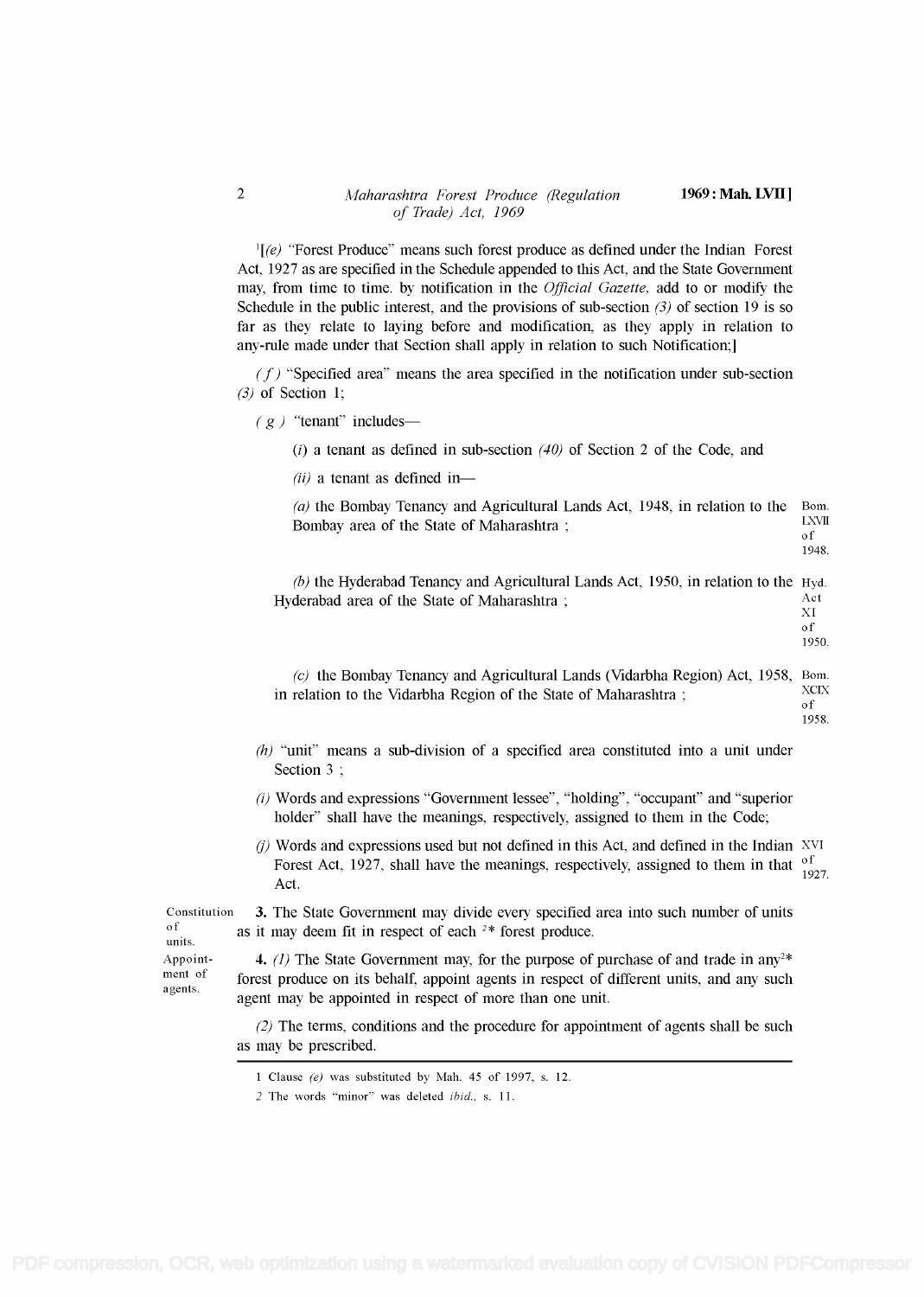5. (1) On the issue of a notification under sub-section (3) of section 1 in any area. Restriction on purchase or transport than-

of  $1*$  forest<br>produce.

( $a$ ) the State Government ;

(b) an officer of the State Government authorised, in writing in that behalf ; or

(c) an agent in respect of the unit in which the  $\frac{1}{k}$  forest produce has grown:

shall purchase or transport the  $1*$  forset produce to which this Act applies.

Explanation I.—Purchase of  $1*$  forest produce from the State Government, or the aforesaid Government Officer or agent, shall not be deemed to be a purchase in contravention of the provision of the Act.

Explanantion  $II$ . A person having no interest in the holding who has acquired the right to collect any  $\frac{1}{k}$  forest produce grown on such holding shall be deemed to have purchased such produce in contravention of the provisions of this Act.

(2) Notwithstanding anything contained in sub-section  $(1)$ .

(a) a grower of any  $\frac{1}{x}$  forest produce may transport such produce belonging to him from any place within the unit wherein such produce has grown, to any other place in that unit: and

 $(b)$ <sup>1\*</sup> forest produce purchased from the State Government or any officer or agent specified in the said sub-section by any person for manufature of finished goods using such produce within the State or by any person for sale outside the State may be transported by such person outside the unit in accordance with the terms and conditions of a permit, to be issued in that behalf by such authority and in such manner as may be prescribed.

(3) Any person desiring to sell  $1*$  forest produce may sell it to the aforesaid Government Officer or agent at any depot situated within the said unit.

6. (1) The State Government shall, for each year commencing on the 1st day of July Constitution and ending on the 30th day of June next following, constitute, in respect of each <sup>1\*</sup>forest  $\frac{1}{\text{Commitite}}$ . produce, an Advisory Committee for one or more Revenue Commissioners' divisions in the State consisting of not more than nine members as may be notified by the State Government from time to time for the purpose of advising the State Government in the matter of fixation, from time to time. of a fair and reasonable price at which such produce may be purchased by the State Government or its authoirsed officer or agent, as is offered for sale in such division or divisions in accordance with the provisions of this Act

Provided that, two of the members shall be from amongst the traders of the respective  $1*$ forest produce, or manufactures of finished goods using such produce and four members shall be from amongst the growers of the respective  $\frac{1}{2}$  forest produce other than the State Government.

<sup>1.</sup> The words "minor" was deleted by Mah. 45 of 1997, s. 11.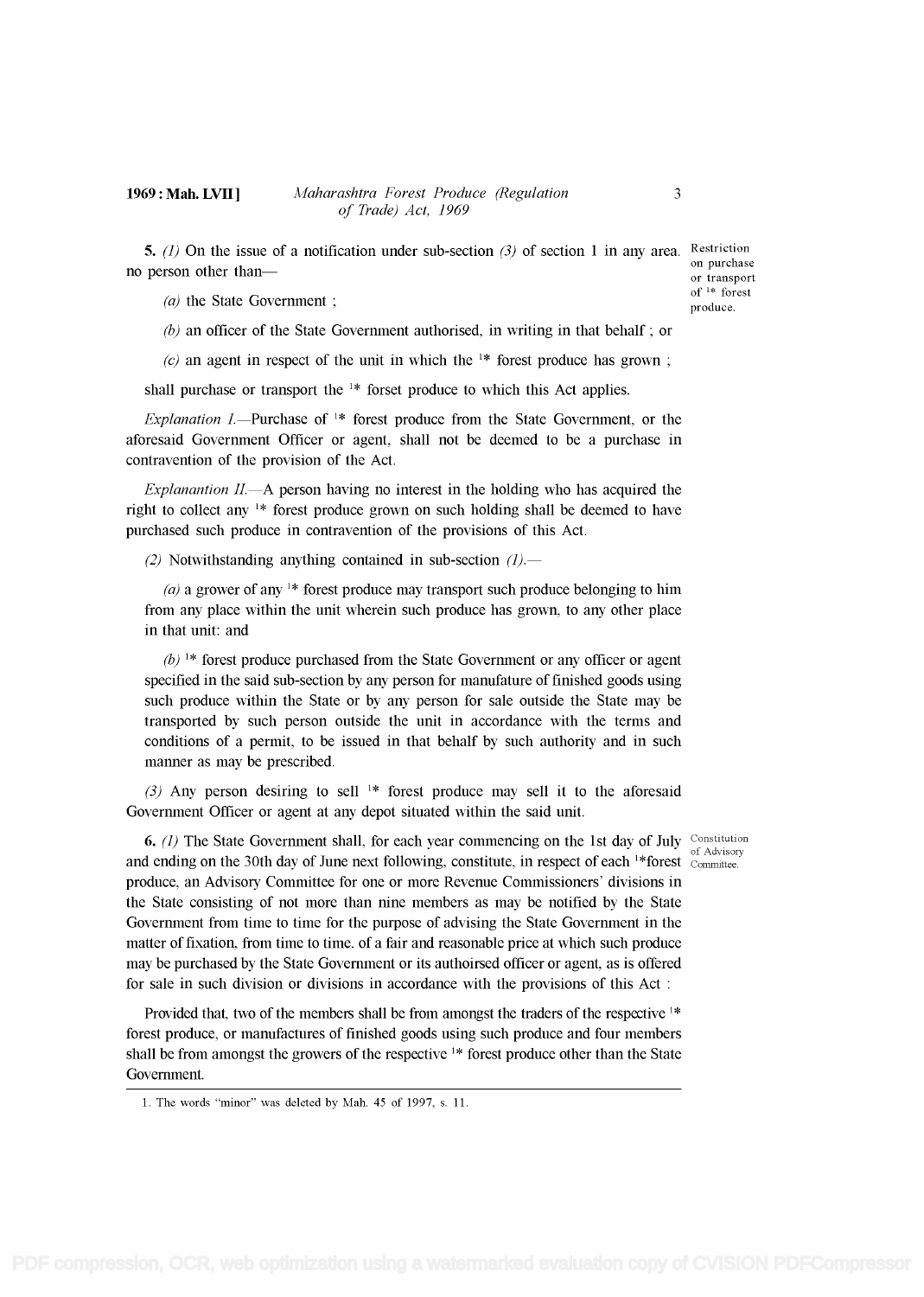(2) It shall also be the duty of the Committee to advise the State Government on such other matters as may be referred to it by the State Government.

(3) The business of the Committee shall be conducted in such manner as may be prescribed.

(4) The members of the Committee shall be entitled to such allowances as may be prescribed

Provided that, a member of the State Legislature, while holding the office of member of the Committee shall not be entitled to receive any allowances other than travelling allownance, daily allowance or such other allowance which is paid to the holder of such office for the purpose of meeting the personal expenditure incurred in attending the meeting of the Committee or in performing any other functions as holder of such office.

(5) The Committee shall tender its advice to the State Government within such period as the State Government may, for each Committee, specify in this behalf

to fix price in

State 7. The State Government shall after consultation with the Committee, constituted Government under section 6 in respect of any particular  $\frac{1}{2}$  forest produce, fix the price at which such consultation produce shall be purchased by it or by any of its authorised officer or agent, from  $\frac{\text{with}}{\text{Commitee}}$  growers of that produce and shall publish the same in the *Official Gazette* and in such other manner as may be prescribed not later than the <sup>3</sup>1 st day of December ; and the price so fixed shall not be altered during the year to which the price relates

> Provided that, if the Committee fails to tender advice within the period specified under sub-section  $(5)$  of section 6 (or such further period not exceeding fifteen days as the State Government may allow), the State Government may proceed to fix the price without consultation with the Committee

> Provided further that, different prices may be fixed for different units, and in so doing regard shall be had amongst other things, to-

(a) prices of the respective  $1*$  forest produce obtained or fixed under this Act, or any enactment during the preceding three years in respect of the area comprised in the unit

(b) the quality of the <sup>1\*</sup> forest produce grown in the unit:

 $(c)$  transport facilities available in the unit;

- $(d)$  the cost of transport; and
- (e) the general level of wages for unskilled labour prevalent in the unit.

Opening of **8.** There shall be set up in each unit such number of depots, and at such places, as depots and  $\frac{1}{2}$ .  $\frac{1}{2}$  $P_{\text{publication of}}$  the State Government may, taking into consideration the convenience of the growers of price list, the respective  $^{1*}$  forest produce, direct; and a price list of such produce fixed by the state of the state of the state of the state of the state of the state of the state of the state of the state of the  $\frac{\text{etc. at}}{\text{depot}}$  State Government under section 7 and the hours of business shall be prominently displayed on a notice board kept for the purpose at every such depot.

<sup>1.</sup> The words "minor" was deleted by Mah. 45 of 1997, s. 11.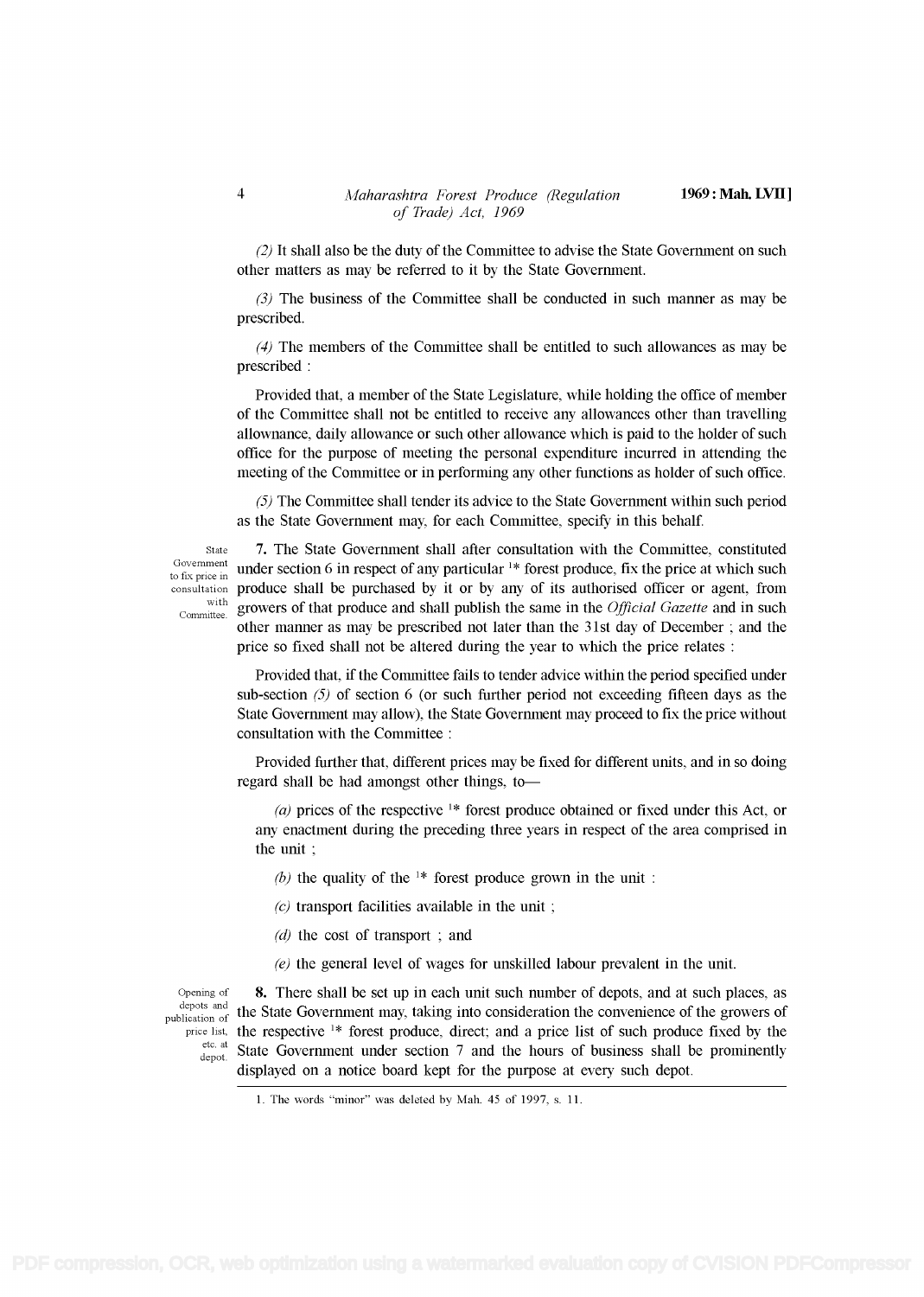#### 1969: Mah. LVII J Maharashtra Forest Produce (Regulation 5 of Trade) Act, 1969

9. (1). The State Government or its authorised officer or agent-shall be bound to  $\frac{State}{a}$ purchase at the price fixed under section  $7^{1*}$  forest produce offered for sale at the depot  $\frac{1}{9}$  or agent to during the hours of business : purchase  $\frac{1}{2}$  is a purchase  $\frac{1}{2}$  is a purchase  $\frac{1}{2}$  is a purchase  $\frac{1}{2}$ 

Government forest produce.

Provided that, it shall be open to the State Government or the authorised officer or the agent to refuse to purchase any  $1*$  forest produce which in their opinion is not fit for the purpose of manufacture of finished goods using such produce, or for any other commercial purpose.

(2) Any person aggrieved by the refusal to purchase  $\frac{1}{x}$  forest produce by an authorised officer or agent under the proviso to sub-section  $(1)$  in may, within fifteen days therefrom, refer the matter to the Divisional Forest Officer, or such other officer who may be empowered by the State Government in this behalf, having jurisdiction over the unit in which the <sup>1\*</sup> forest produce has grown.

(3) On receipt of a complaint under sub-section (2), the Divisional Forest Officer or such other officer, as the case may be, shall hold an enquiry on the spot or at the headquarters, in the prescribed manner; and afler hearing the parties concerned or their authorised agent shall pass such orders as he may deem fit; and in case he finds'the refusal to purchase the  $1*$  forest produce to be improper, he may,—

(a) if he considers the <sup>1\*</sup> forest produce in question still suitable for the manufacture of finished goods, or for any other commercial purpose direct the authorised officer or agent, as the case may be, to purchase the same, and may also award to the person aggrieved such further compensation not exceeding twenty per centum of the price of the <sup>1\*</sup> forest produce payable to him, as he may deem fit;

(b) if he considers that the  $\frac{1}{x}$  forest produce in question has since become unsuitable for manufacture of finished goods or for any other commercial purpose, direct the payment to the person aggrieved of any amount not less than the price of such '\*forest produce payable to him under sub-section  $(1)$  and such further compensation not exceeding twenty per centum of such price as he may deem fit by way of damages for the loss suffered by such person.

(4) Nothing in this section shall be construed as to debar the appropriation of any  $1*$ forest produce offered for sale, if the State Government or its authorised officer or the agent has reason to believe that such produce appertains to forest or lands belonging to the State Government and paying only such collection charges, if any, at the State Government may from time to time determine :

Provided that, in the case of any dispute, the Divisional Forest Officer or such other officer who may be specifically empowered in this behalf as specified in sub-section  $(2)$ , shall hear and dispose of the same in the manner provided therein.

<sup>1.</sup> The words "minor" was deleted by Mah. 45 of 1997 s. 11.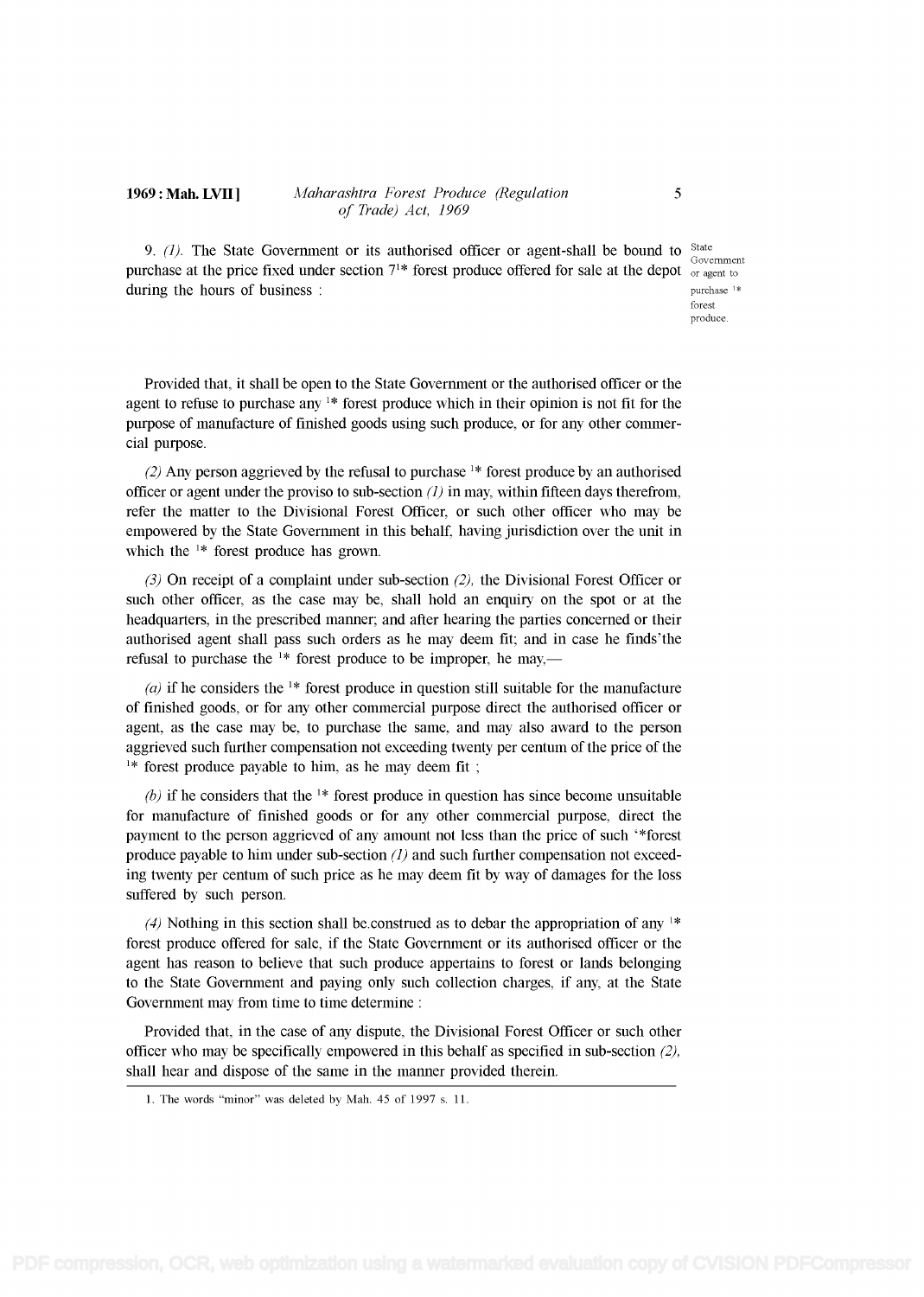# Maharashtra Forest Produce (Regulation 1969: Mah. LVII ]<br>of Trade) Act, 1969

(5) Any person aggrieved hy the decision of any officer referred to in the provisio to sub-section  $(4)$  may within a period of thirty days from the date of receipt of such decision, prefer an appeal to the State Governement : and the decision of the State Government on such appeal shall be final.

6

Registration 10. Every grower of <sup>1\*</sup>forest produce other than the State Government shall, if the quantity of such produce grown by him during a year is likely to exceed such quantity as may be prescribed. Get himself registered in the prescribed manner.

Registration 11. *(I)* Every manufacturer of finished goods using<sup>1\*</sup> forest produce, and every  $M$ anufacturers exporter of <sup>1</sup>\*forest produce shall get himself registered within such period, on payment of finished of such fee, and in such manner, as may be prescribed of finished of such fee. and in such manner, as may be prescribed.

goods using (2) Every such manufacturer and exporter registered under sub-section (1) shall produce and  $\frac{1}{\text{exponents of}}$  furnish a declaration'in such form. by such date, and in such manner, as may be forest produce. prescribed.

Disposal of  $*$  12. Any  $*$  forest produce purchased by the State Government or by its officer or forest produce. agent, under this Act, shall be sold or otherwise disposed of in such manner as the State Government may direct.

Delegation of **13.** The State Government may, by order, in the *Official Gazette* delegate any of its powers. **powers** or functions under this Act or the rulles mode therounder to any officer or powers or functions under this Act or the rulles made thereunder to any officer or authority not below the rank of an Assistant Conservator of Forests who shall exercise or perform the same, subject to such conditions and restrictions as the State Government may specify in the order.

Powers of 14. (1) Any police officer not below the rank of a Sub-Inspector or any other person entry, search authorised by the State Government may, with a view to securing compliance with the seid provisions of this Act or the rules made thereunder or to satisfying himself that the said provisions have been complied with-

> $(i)$  stop and search any person, boat, vehicle or receptacle used or intended to be used for the transport of a  $1*$  forest produce;

 $(ii)$  enter and search any place ;

(iii) seize  $\frac{1}{x}$  forest produce in respect of which he suspects that any provision of this Act, or the rules made thereunder has been, is being or is about to be contravened alongwith the receptacle containing such produce or the vehicles or boats used in carrying such produce.

(2) The provisions of sections 102 and 103 of the Code of Criminal Procedure. 1898,\*  $V$  of  $V$  of the conclusion of section of corresponding to second coincing  $V$   $V$   $V$ relating to search and seizure shall, so far as may be, apply to searches and seizures under this section.

Penalty. 15. If any person contravenes any of the provisions of this Act or the rules made thereunder  $:-$ 

 $(a)$  he shall be punished with imprisonment which may extend to one year or with fine which may extend to one thousand rupees, or with both

<sup>1.</sup> The words "minor" was deleted by Mah. 45 of 1997. s. 11

<sup>\*</sup> Now see Code of Criminal Procedure Act, 1973 (2 of 1974).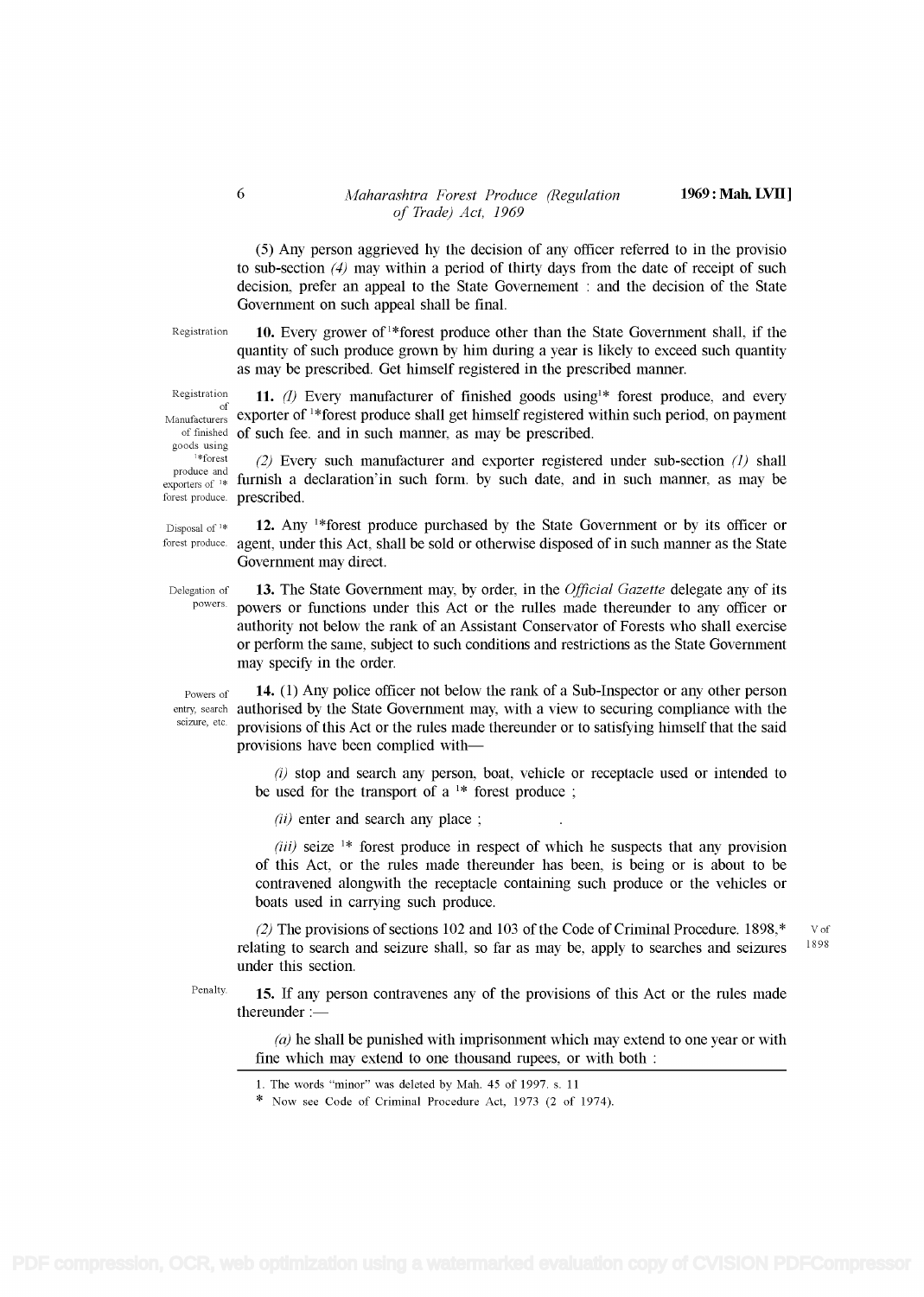#### 1969: Mah. LVII ] Maharashtra Forest Produce (Regulation 7 of Trade) Act, 1969

(b) the  $1*$  forest produce in respect of which such contravention has been made or such part thereof as the Court may deem fit shall be forfeited to the State Government;

Provided that, if the Court is of the opinion that it is not necessary to direct forfeited in respect of the whole, or as the case may be, any part of the  $1*$  forest produce it may, for reasons to be recorded, refrain from doing so.

16. Any person who attempts to contravene or aibets the contravention of any Attempts provision of this Act or the rules made thereunder shall be deemed to have contravened and such provisions. Abetment abetment abetment abetment abetment abetment abetment abetment

17. No Court shall take cognizance of any offence punishable under this Act except Cognizance on a report in writing of the facts constituting such offence made hy any Forest Officer of offences. not below the rank of a Divisional Forest Officer or by any other officer as may be authorised by the State Government in this behalf

18. (1) No suit, prosecution or other legal proceedings shall lie against any person Saving in for anything which is in good faith done or intended to be so done in pursuance of this respect of acts done in Act or the rules made thereunder.

(2) No suit or other legal proceedings shall lie against the State Government for any damage caused or likely to be caused or any injury suffered or likely to be suffered by virtue of the provisions of this Act or by anything which is in good faith done or intended to be so done in pursuance of this Act or the rules made thereunder.

19. (1) The State Government may make subject to the condition of previous Power to beliestion rules to carry out all or any of the provisions of this  $\Delta ct$  make rules. publication, rules to carry out all or any of the provisions of this Act.

(2) In particular and without prejudice to the generally of the foregoing provisions such rules may provide for all or any of the following matters, namely :-

(a) procedure to he followed in making appointment of agents :

(b) publication of the price lists of  $\lambda^*$  forest produce:

 $(c)$  manner of holding enquires under this Act:

 $(d)$  the authority by whom the manner in which and the conditions subject to which, permits may by issued.

 $(c)$  the manner of registration under Section 10;

(f)  $(i)$  manner of registration, the period within which such registration, shall be made and fee payable therefore, under Sub-section  $(l)$  of Section 11 :

good faith.

<sup>1.</sup> The words "Minor" was deleted by Mah. 45 of 1997, s. 11.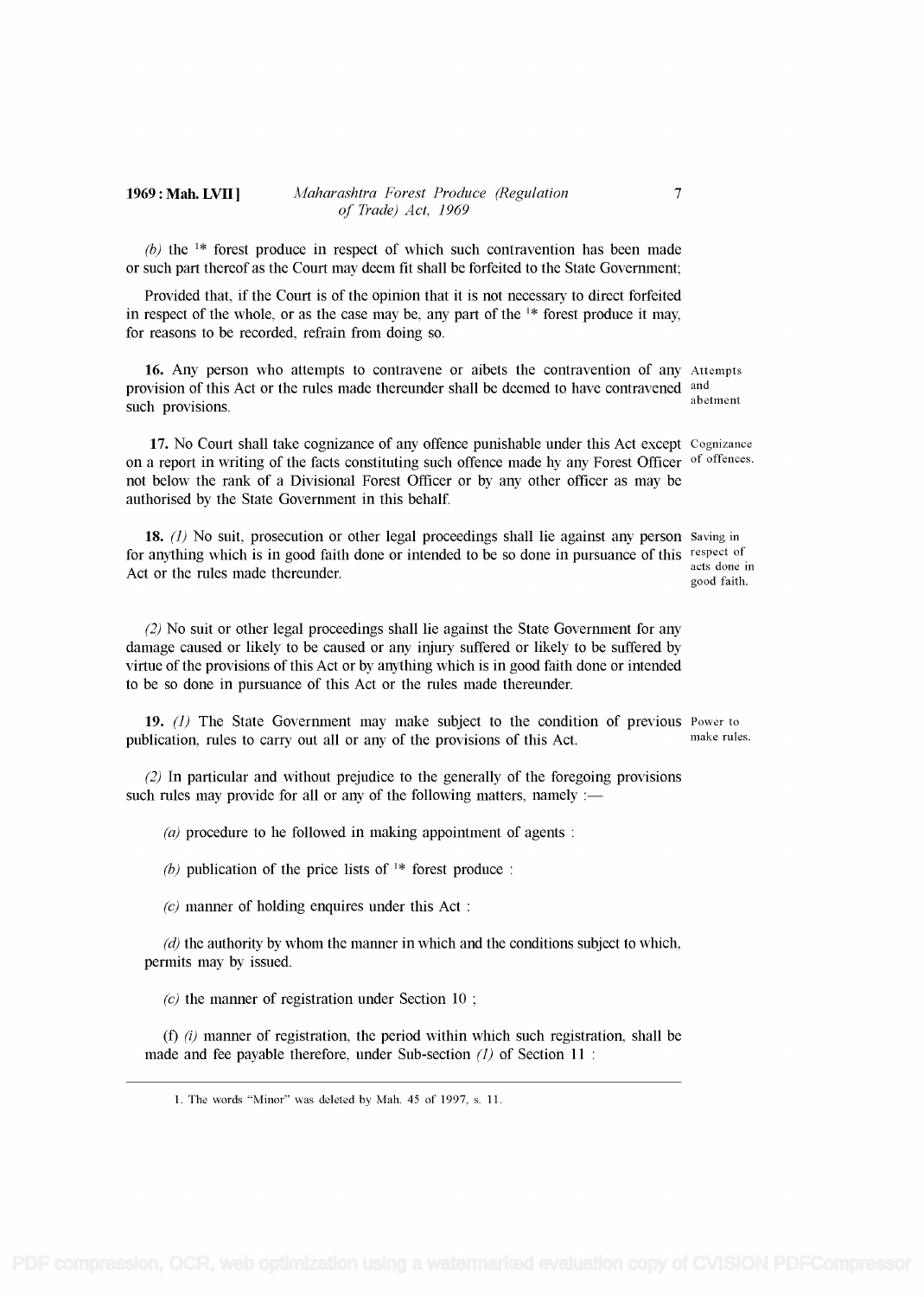$(ii)$  form of declaration, authority to whom, date by which and the manner in which, the declaration shall be furnished under Sub-section (2) of Section 11:

 $(q)$  any other matter which is either expressly or impliedly required to be prescribed under this Act.

 $(3)$  Every rule made under this section shall be laid, as soon as may be, after it is made, before each House of the State Legislature while it is in session for a total period of thirty days which may be comprised in one session or in two successive sessions, and if, before the expiry, of the session in which it is so laid or the session immediately following, both Houses agree in making any modification in the rule or both Houses agree that the rule should not be made, and notify such decision in the *Official Gazette*, the rule shall, from the date of publication of such notification, have effect only in such modified form or be of no effect, as the case may be; so however that any such modification or annulment shall be without prejudice to the validity of anything previously done or omitted to be done under that rule.

l\*forest produce for purposes covered under this Act.

ActXVI of 20. Nothing contained in the Indian Forest Act 1927, shall apply to <sup>1\*</sup> forest produce XVI 1927 not to in general of watters for which generalize are contained in this Act. <sup>1927 not to</sup> in respect of matters for which provisions are contained in this Act.  $\frac{1927}{1927}$ 

Removal of **21.** If any difficulty arises in giving effect to the provisions of this Act the State difficulties. Government may. by order, do anything not inconsistent with such provisions, which appears to it to be necessary or expedient for the purpose' of removing the diffculty.

Repeal and 22. (1) The Maharashtra Minor Forest Produce (Regulation of Trade) Ordinance, 1969, Saving in homehy repealed is hereby repealed.

(2) Anything done or any action taken by or under the Ordinance so repealed, shall Mah.<br>doomed to have been done or taken under this Act as if this Act had gome into force. Ordina be deemed to have been done or taken under this Act as if this Act had come into force  $\frac{Ord}{XIV}$ on the 22nd day of October 1969.

### SCHEDULE 1969.

[ See Section 2(e) ]

1. Temburni (or tendu) leaves.

 $2$ [2. Apta *(Bauhinia recemesa)* leaves.]

YERAVDA PRISON PRESS, PUNE-6.

#### 8

<sup>1.</sup> The words "minor" was deleted by Mah. 45 of 1997 s. 11.

<sup>2.</sup> Entry 2 was added by G. N. R. & F. D. No. MFP. 1569/216012-(A)-U, dated 24th June 1971.